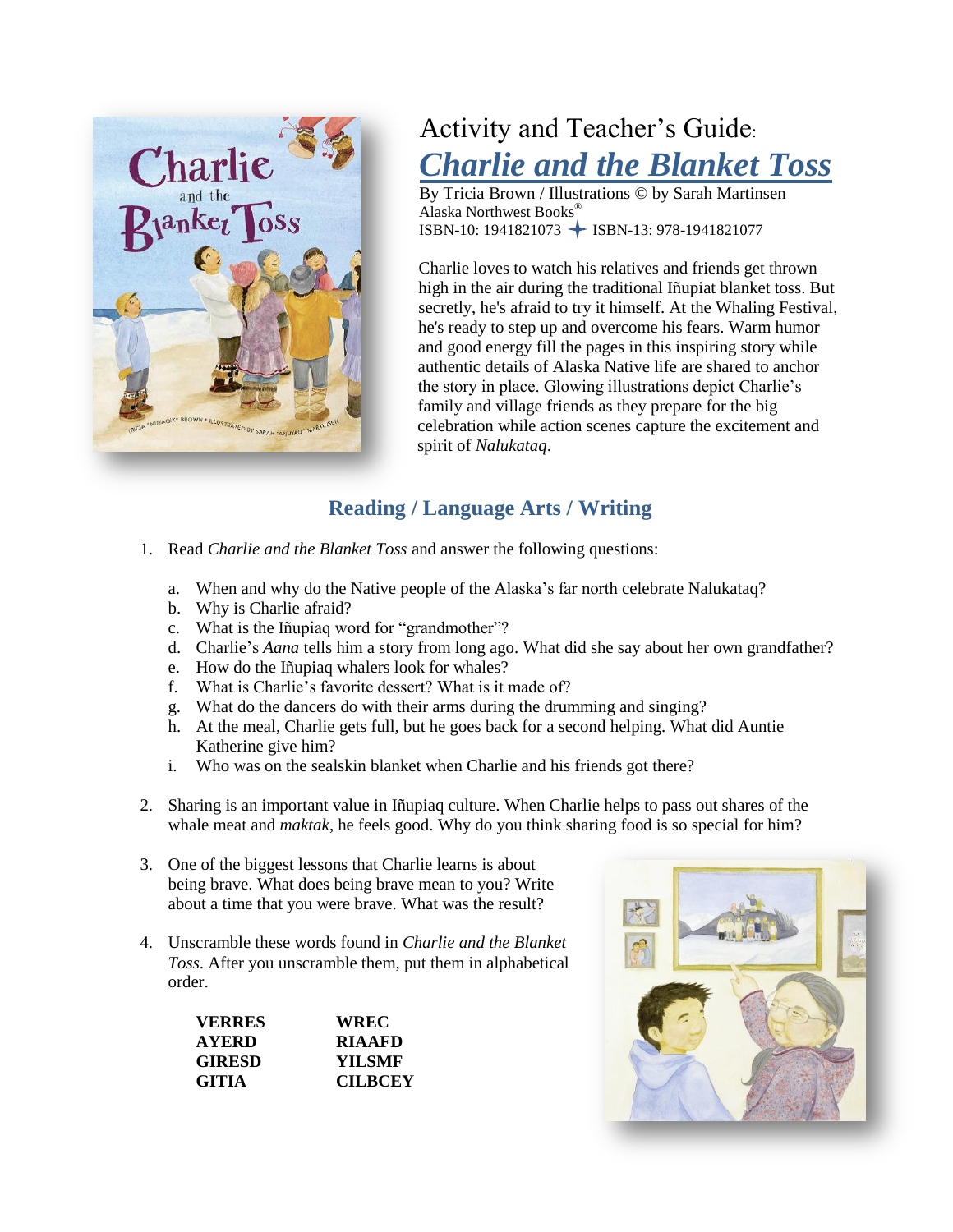# **Science / Natural History**

(*Hint: Find out more about Barrow, Alaska, and the whaling tradition on the Internet*.)

- 1. What animal family does the bowhead whale belong to? Name other whales that are part of this family.
- 2. What is the difference between a "toothed" whale and a "baleen" whale? What do they eat?
- 3. Do whales migrate or stay in one place?
- 4. What is an "open lead" (pronounced LEED) in the ice?
- 5. In Barrow, the Midnight Sun makes every day bright in the spring and summer. On what date does the sun go down for the winter season? When does it come back up?
- 6. There are no trees in Alaska's far north. What do the people use to make their traditional whaling boats?

#### **Geography**

- 1. What city is farther north than any other in the United States?
- 2. Look at a map of Alaska that includes the neighboring country of Russia. How many miles separate Alaska from Russia?
- 3. To get to Barrow from Fairbanks, Alaska, what would you ride in? Circle the answer: **MINIVAN TAXICAB SPEEDBOAT AIRPLANE**



## **Math**

- 1. To make a traditional wooden boat, Iñupiaq women will sew together 8 bearded sealskins to cover 1 boat frame. If 4 boats need to be covered, how many sealskins will they need?
- 2. It's playtime at Nalukataq! Charlie and 3 other boys are sledding down a snowy hill. Nearby, 2 girls from his class are playing catch. Also, 6 boys and girls are trying not to fall as they run and slide on the ice. How many children are playing?
- 3. If Charlie's *Aana* can make 1 *atigi*, 3 pairs of *mukluks*, and 4 bowls of Eskimo ice cream in a month, how many of each would she have after 3 months?

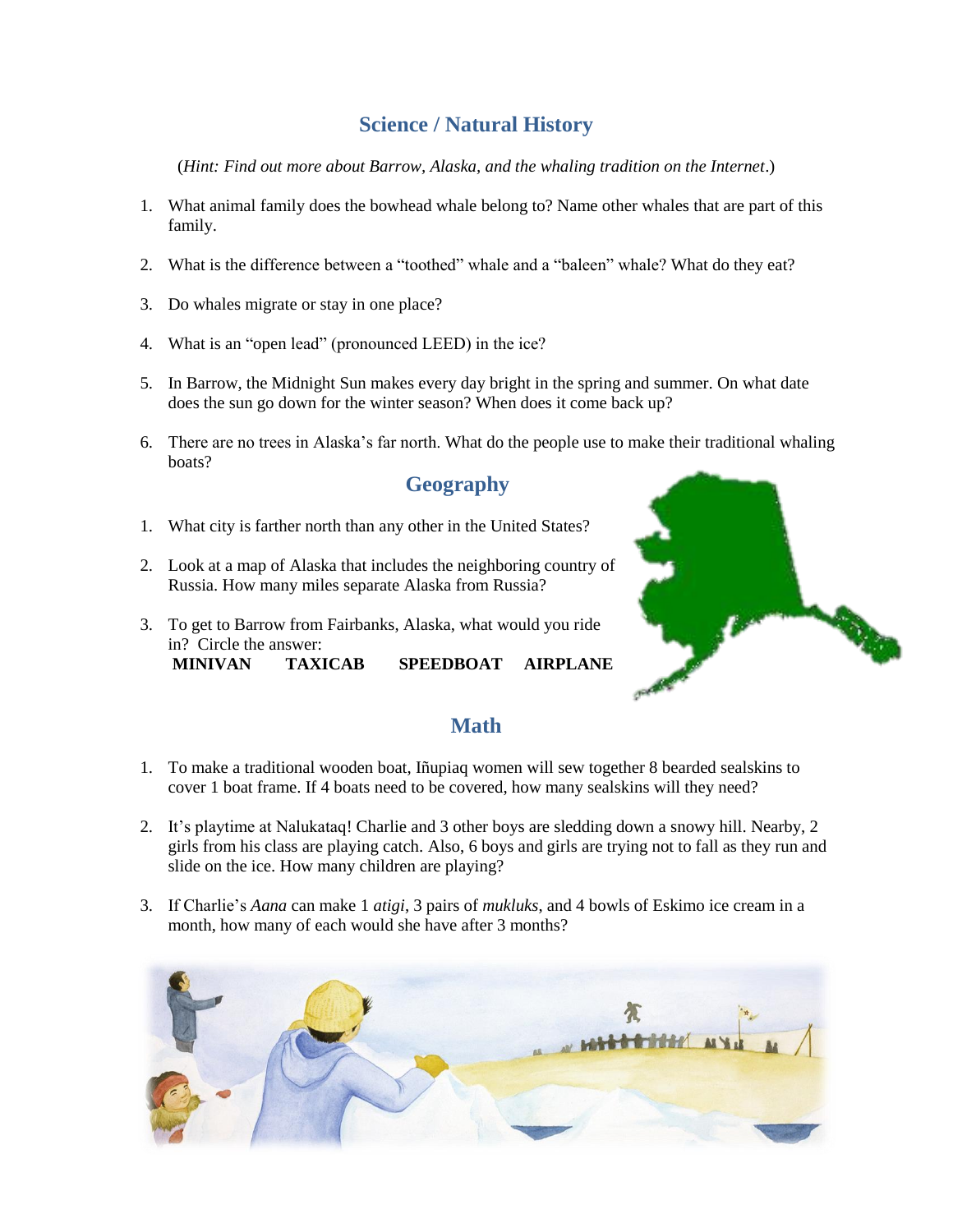#### **Art / Games / Movement**

**Draw or paint** what Charlie saw at Nalukataq! OR Make a map with drawings of the eating area, the dancing area, and the blanket toss area, then cut out and color a paper doll Charlie to walk around your map.

**Eskimo Games**: Everybody plays or cheers on the favorites at community events that include Eskimo games. Sometimes athletes travel elsewhere to compete in games that test their strength and endurance, skills that are good to have for hunters and travelers in the Arctic. Try these:

*THE STICK PULL*: Sit cross-legged on the floor, facing your opponent, with a grown-up's leg between you. Your knees will be touching that leg. Each of you holds the same short stick. (An 18-inch length of 2-inch dowel rod will work.) At "Go!" see who will pull the other boy or girl over onto your side. The first one to lift his or her bottom off the floor is the loser.



*ONE-FOOT AND TWO-FOOT JUMP*: Hang a tennis ball or a sock ball from a door frame using a string and tack. The ball should hang down to about waist height to begin and can go higher for those who are good at it. Now, standing still on two feet, try to jump up and kick the ball with one foot (but both feet have to be off the ground). Make it harder by raising the ball OR kicking the ball with two feet, then landing on two feet.

*ICE CAKE JUMP*: Use masking tape to create a wide "open lead" on the floor. Pretend each side is a floating piece of ice. See who can jump the farthest across the "water" without falling in. If it's too easy, make the lead wider!

**Iñupiaq dancing** is lots of fun and for all ages. See how dancing is a little different for men, women, boys, and girls—even non-Natives are invited to try it in the "Fun Dance." Watch this amateur video taken in Atqasuk, Alaska, and join in, copying the dancers' moves. See <http://youtu.be/iy8eX573kkg>